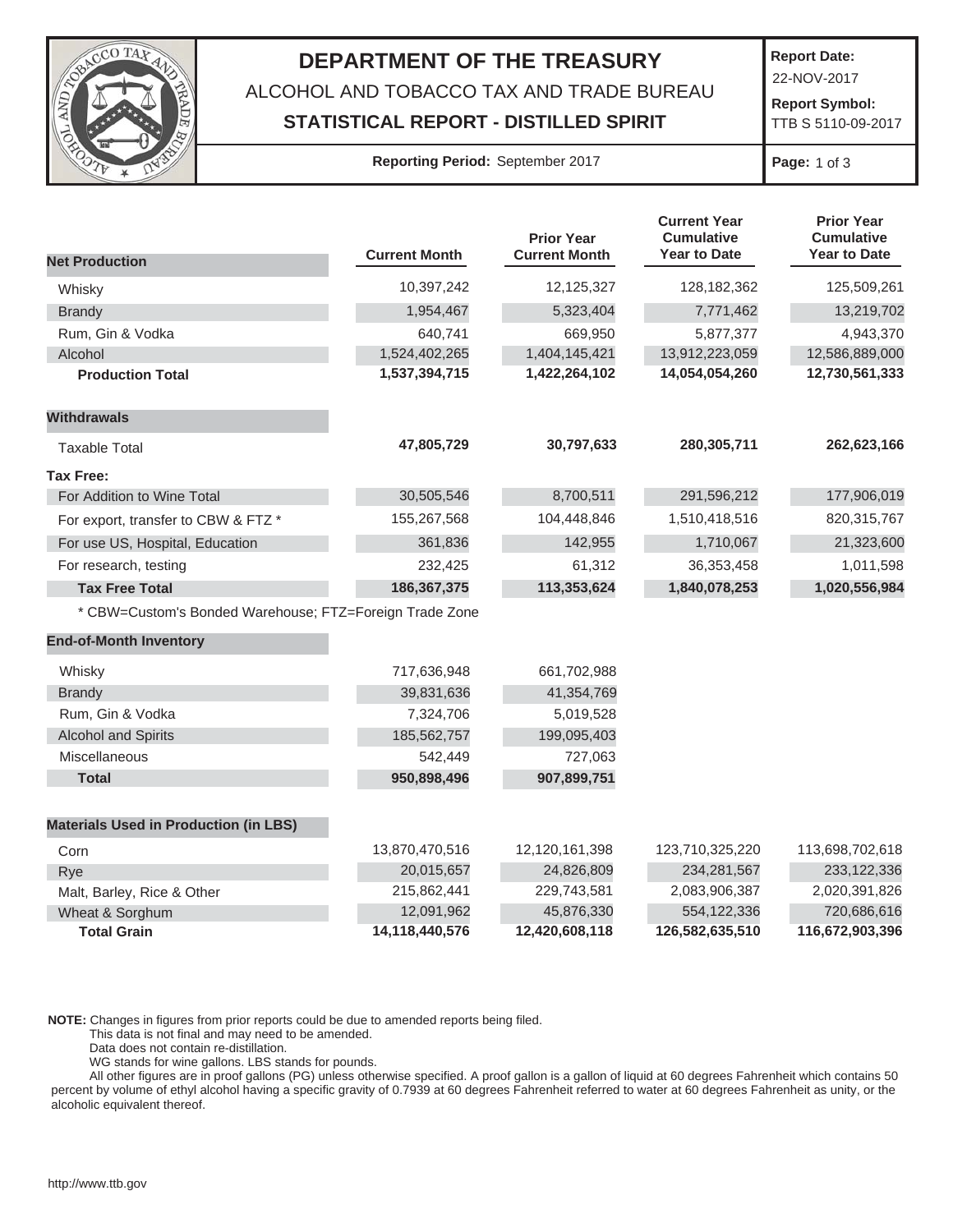## **STATISTICAL REPORT - DISTILLED SPIRIT**

TTB S 5110-09-2017 **Page:** 2 of 3

|                                                 | <b>Current Month</b> | <b>Prior Year</b><br><b>Current Month</b> | <b>Current Year</b><br><b>Cumulative</b><br><b>Year to Date</b> | <b>Prior Year</b><br><b>Cumulative</b><br><b>Year to Date</b> |
|-------------------------------------------------|----------------------|-------------------------------------------|-----------------------------------------------------------------|---------------------------------------------------------------|
| <b>Bottled For Domestic Use (in WG)</b>         |                      |                                           |                                                                 |                                                               |
| Whisky                                          | 6,428,061            | 6,594,352                                 | 59,193,438                                                      | 55,235,054                                                    |
| <b>Brandy</b>                                   | 1,840,918            | 2,080,568                                 | 15,961,978                                                      | 14,055,649                                                    |
| Imported Rum                                    | 3,187,038            | 3,353,508                                 | 31,437,867                                                      | 32,523,642                                                    |
| Gin                                             | 934,862              | 981,022                                   | 7,573,284                                                       | 8,477,362                                                     |
| Vodka                                           | 11,814,487           | 10,670,815                                | 99,924,562                                                      | 94,192,714                                                    |
| Cordials                                        | 6,406,122            | 6,205,289                                 | 52,176,968                                                      | 49,515,254                                                    |
| Cocktails                                       | 742,776              | 987,987                                   | 9,578,240                                                       | 9,518,207                                                     |
| Tequila                                         | 1,241,874            | 1,239,388                                 | 11,724,187                                                      | 11,658,126                                                    |
| Alcohol, Neutral Spirits & Miscellaneous        | 129,639              | 114,619                                   | 1,365,150                                                       | 1,386,662                                                     |
| <b>Non-Whisky Total</b>                         | 26,297,716           | 25,633,196                                | 229,742,236                                                     | 221,327,616                                                   |
| <b>Total Whisky &amp; Non-Whisky</b>            | 32,725,777           | 32,227,548                                | 288,935,674                                                     | 276,562,670                                                   |
| <b>Bottled in Bond for Domestic Use (in WG)</b> |                      |                                           |                                                                 |                                                               |
| Total                                           | 47,155               | 60,763                                    | 5,211,337                                                       | 432,771                                                       |
| <b>Bottled for Export (in WG)</b>               |                      |                                           |                                                                 |                                                               |
| Whisky                                          | 2,818,086            | 2,486,888                                 | 19,132,433                                                      | 19,490,715                                                    |
| Brandy, Cordials, Cocktails & Miscellaneous     | 394,899              | 369,146                                   | 3,196,281                                                       | 2,824,181                                                     |
| Rum, Gin, Vodka, Tequila & Alcohol              | 855,120              | 519,209                                   | 6,834,245                                                       | 3,771,457                                                     |
| <b>Total</b>                                    | 4,068,105            | 3,375,243                                 | 29,162,959                                                      | 26,086,353                                                    |
| <b>Grand Total</b>                              | 36,841,037           | 35,663,554                                | 323,309,970                                                     | 303,081,794                                                   |
| <b>Spirits Dumped to Processing</b>             |                      |                                           |                                                                 |                                                               |
| Alcohol and Neutral Spirits                     | 35,986,047           | 33,797,780                                | 344,453,068                                                     | 330,433,013                                                   |
| <b>Imported Whisky</b>                          | 1,743,506            | 1,959,486                                 | 17,348,922                                                      | 16,561,674                                                    |
| Domestic Whisky                                 | 8,692,994            | 7,543,153                                 | 73,157,961                                                      | 64,138,480                                                    |
| <b>Brandy</b>                                   | 1,132,800            | 1,058,820                                 | 10,100,030                                                      | 9,243,296                                                     |
| Imported Rum                                    | 3,815,790            | 4,385,005                                 | 37,198,648                                                      | 39,665,840                                                    |
| Gin                                             | 746,530              | 927,268                                   | 5,644,597                                                       | 6,300,025                                                     |
| Vodka                                           | 4,364,520            | 2,644,097                                 | 28,500,186                                                      | 24,418,395                                                    |
| Cordials, Cocktails & Miscellaneous             | 717,243              | 1,512,686                                 | 7,514,975                                                       | 8,187,289                                                     |
| Tequila                                         | 1,207,575            | 630,013                                   | 11,792,463                                                      | 10,975,132                                                    |
| <b>Total</b>                                    | 58,407,005           | 54,458,308                                | 535,710,850                                                     | 509,923,144                                                   |
| <b>Other Ingredients Mixed with Spirits</b>     |                      |                                           |                                                                 |                                                               |
| Wine                                            | 1,544,801            | 1,219,939                                 | 12,659,658                                                      | 10,742,335                                                    |
| <b>Alcohol Flavoring Materials</b>              | 329,438              | 333,465                                   | 3,131,524                                                       | 2,923,985                                                     |
|                                                 |                      |                                           |                                                                 |                                                               |

**NOTE:** Changes in figures from prior reports could be due to amended reports being filed.

This data is not final and may need to be amended.

Data does not contain re-distillation.

WG stands for wine gallons. LBS stands for pounds.

 All other figures are in proof gallons (PG) unless otherwise specified. A proof gallon is a gallon of liquid at 60 degrees Fahrenheit which contains 50 percent by volume of ethyl alcohol having a specific gravity of 0.7939 at 60 degrees Fahrenheit referred to water at 60 degrees Fahrenheit as unity, or the alcoholic equivalent thereof.